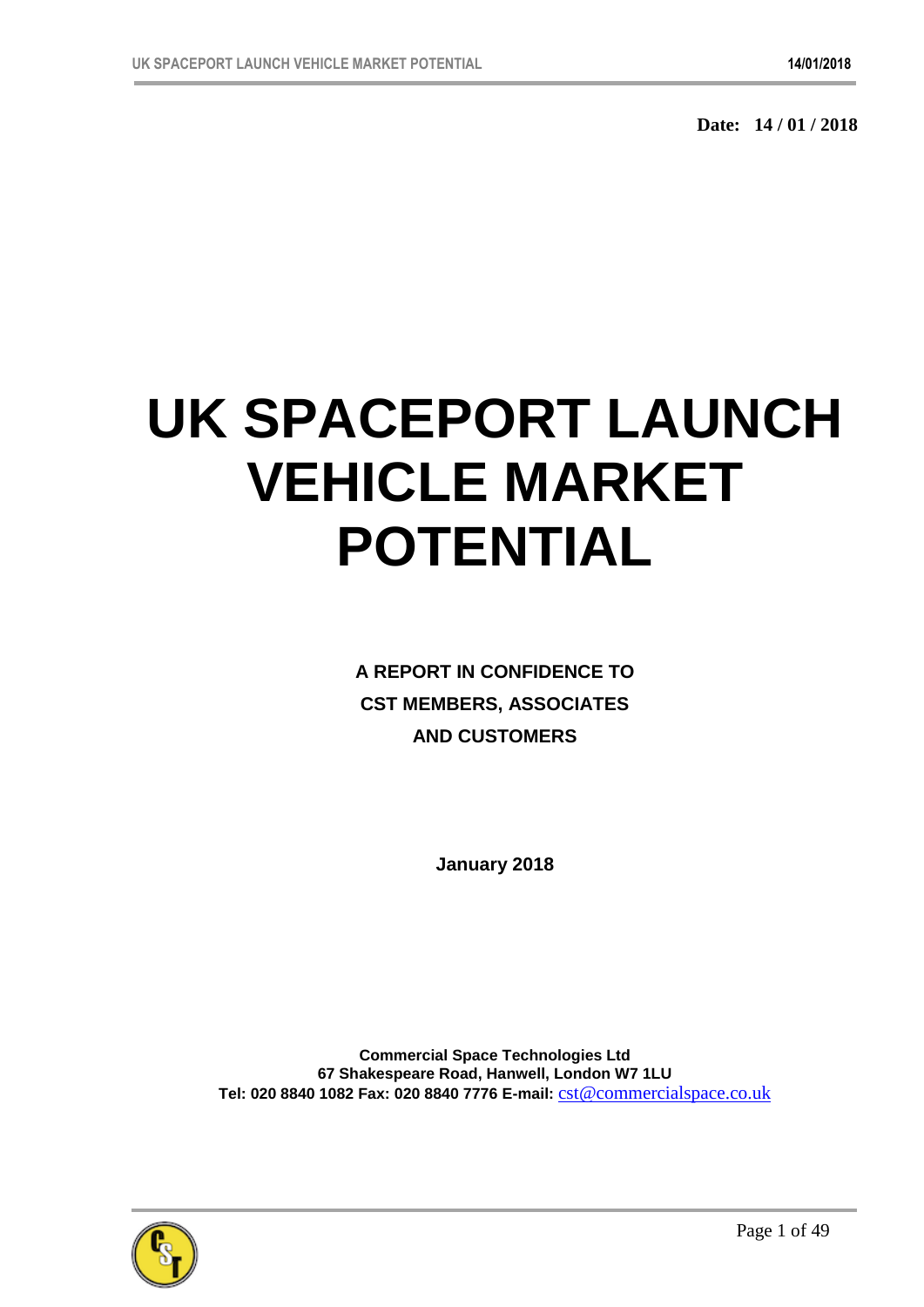## **Document Change Log**

| <b>Issue</b> | <b>Changes</b>                                     | <b>Date</b> |
|--------------|----------------------------------------------------|-------------|
| 1            | Draft Version submitted for comment and discussion | 04/01/2018  |
| 2            | Revision and updates following customer discussion | 07/01/2018  |
| 3            | Additional amendments following internal review    | 09/01/2018  |
| 4            | <b>Final issue</b>                                 | 12/01/2018  |

|                     | <b>NAME</b>  | <b>FUNCTION</b> | <b>SIGNATURE</b> | <b>DATE</b> |
|---------------------|--------------|-----------------|------------------|-------------|
| <b>Prepared by:</b> | R.D. Osborne | Analyst         |                  | 12/01/2018  |
|                     |              |                 |                  |             |
| <b>Reviewed by:</b> | A.L. Webb    | Manager         | Alan Welsh       | 14/01/2018  |
|                     |              |                 |                  |             |
| <b>Approved by:</b> | A.L. Webb    | Manager         | Alan Webs        | 14/01/2018  |
|                     |              |                 |                  |             |

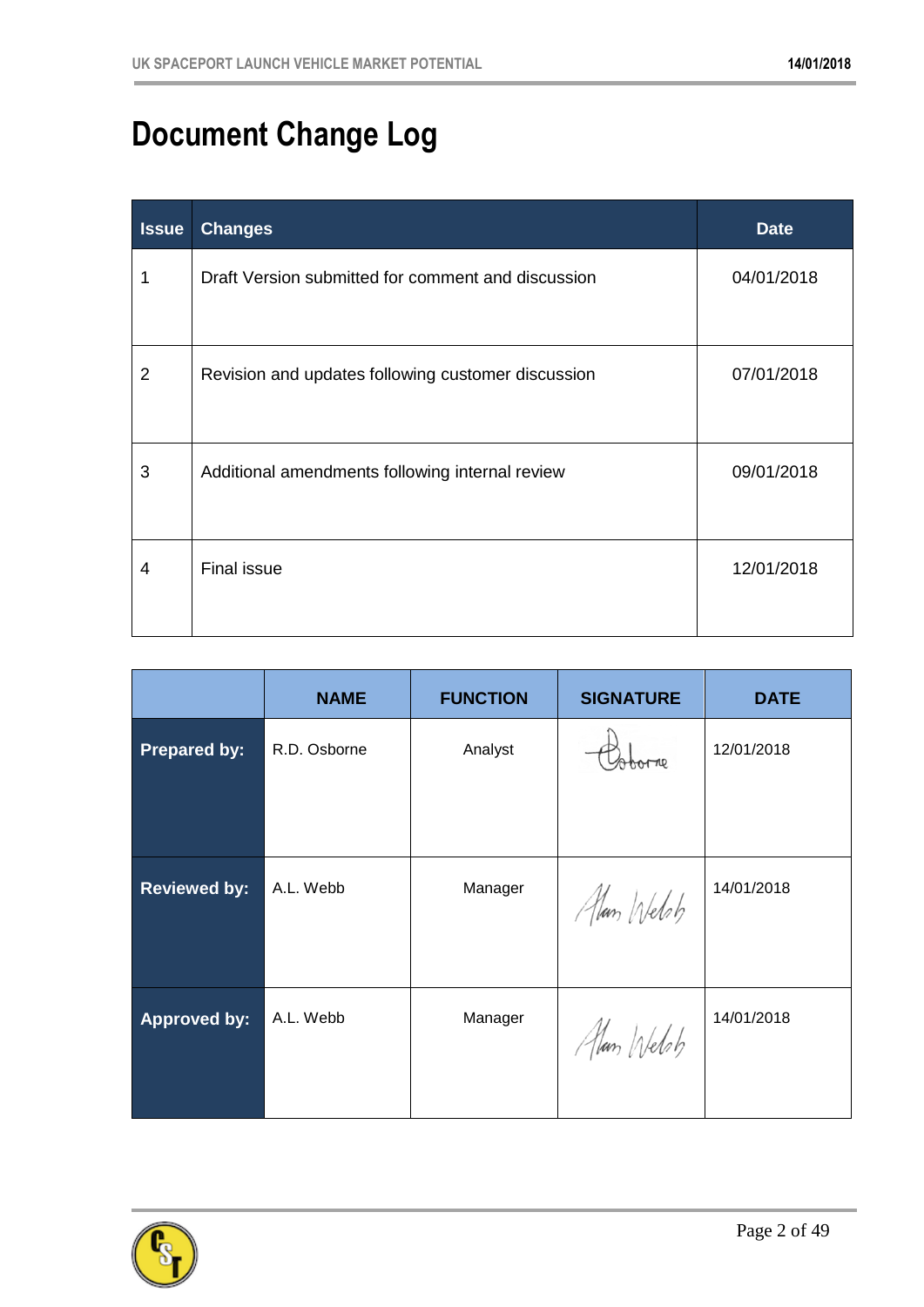#### **Contents**

| 2. MODELLING THE ANNUAL LAUNCH RATE USING THE SOKOLOV FORMULA 9                                 |  |
|-------------------------------------------------------------------------------------------------|--|
|                                                                                                 |  |
|                                                                                                 |  |
| 2.2 – Anticipated Annual Launches of a generic smallsat orbital launch vehicle from UK vertical |  |
|                                                                                                 |  |
| 3. MODELLING ANNUAL LAUNCHES FOR MINI LAUNCH VEHICLE USING MARKET                               |  |
|                                                                                                 |  |
|                                                                                                 |  |
|                                                                                                 |  |
|                                                                                                 |  |
|                                                                                                 |  |
|                                                                                                 |  |
| 3.1.4 – Comparing Pessimistic, Optimistic and Realistic Target Market Forecasts 30              |  |
|                                                                                                 |  |
|                                                                                                 |  |
|                                                                                                 |  |
|                                                                                                 |  |
|                                                                                                 |  |
|                                                                                                 |  |

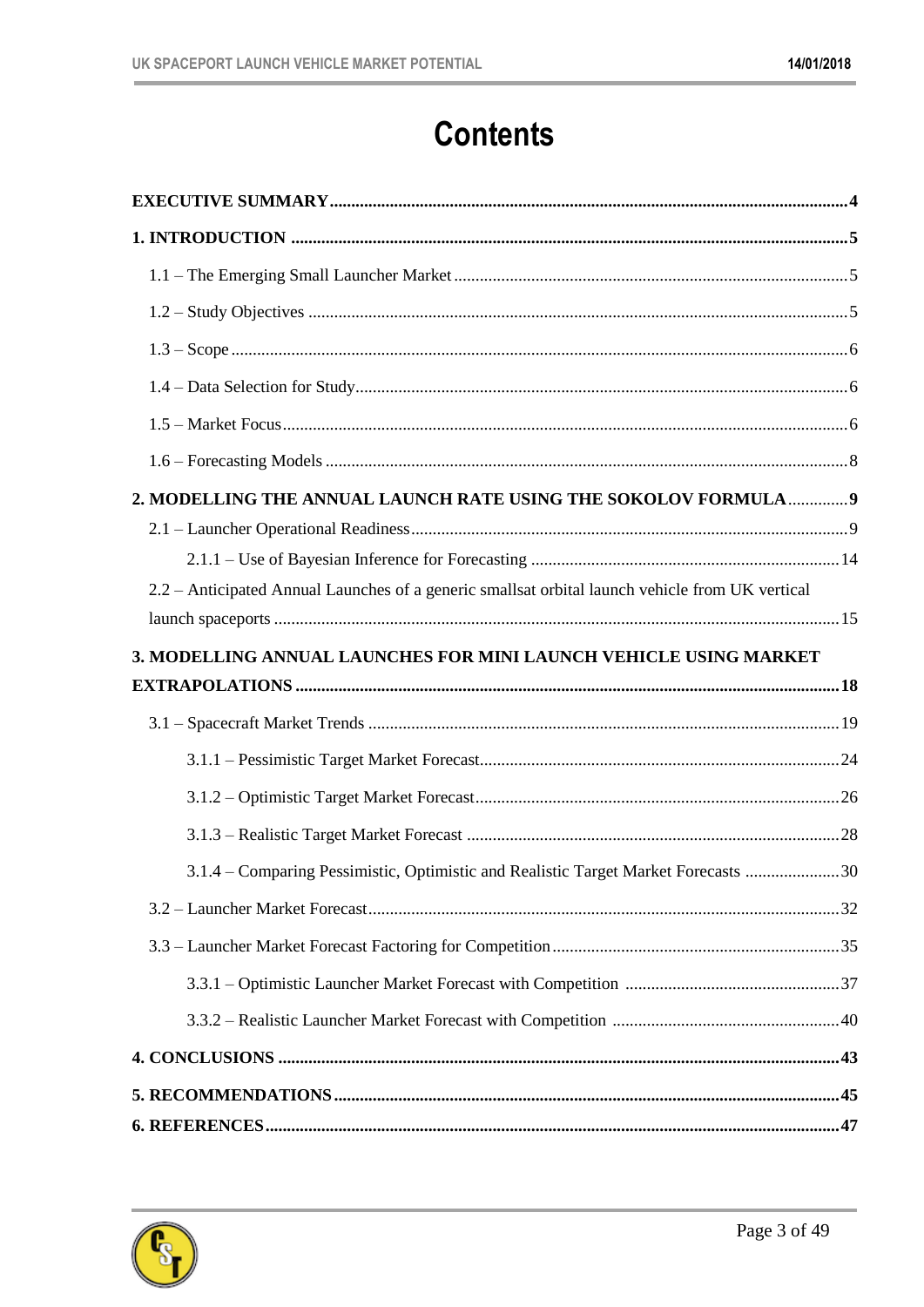#### **Executive Summary**

This study analyses the market potential of a generic small satellite (smallsat) orbital launch vehicle capable of launching a maximum of 250 kg (225 kg net after any corrective manoeuvres are accounted for), when operating from UK vertical launch spaceports, and using mathematical modelling, attempts to forecast the market potential of a generic smallsat orbital launch vehicle from UK vertical launch spaceports, at low, medium and high cost per kilo price points, over the 10 year timeframe of 2020 – 2030.

The study output displays this predicted market potential in terms of the number of commercially supported launches of a generic smallsat orbital launch vehicle from UK vertical launch spaceports occurring per annum, throughout the assessed time frame.

This study finds that the use of a generic smallsat orbital launch vehicle as a launcher at UK vertical launch spaceport sites is viable. By comparing and contrasting the results of two separately applied modelling techniques, the analysis suggests a likely minimum of around 3 launches per annum staring from 2020. Following continued operation, and factoring for a potential peak after the expected decrease in launch price of a generic smallsat orbital launch vehicle in 2024, a normal launch rate of approximately 5 could be anticipated from UK vertical launch spaceports, which may rise depending on market conditions.

*Note: The raw data for this study was supplied by Seradata Ltd., website: http://sdv2.uk.w3pcloud.com/* 

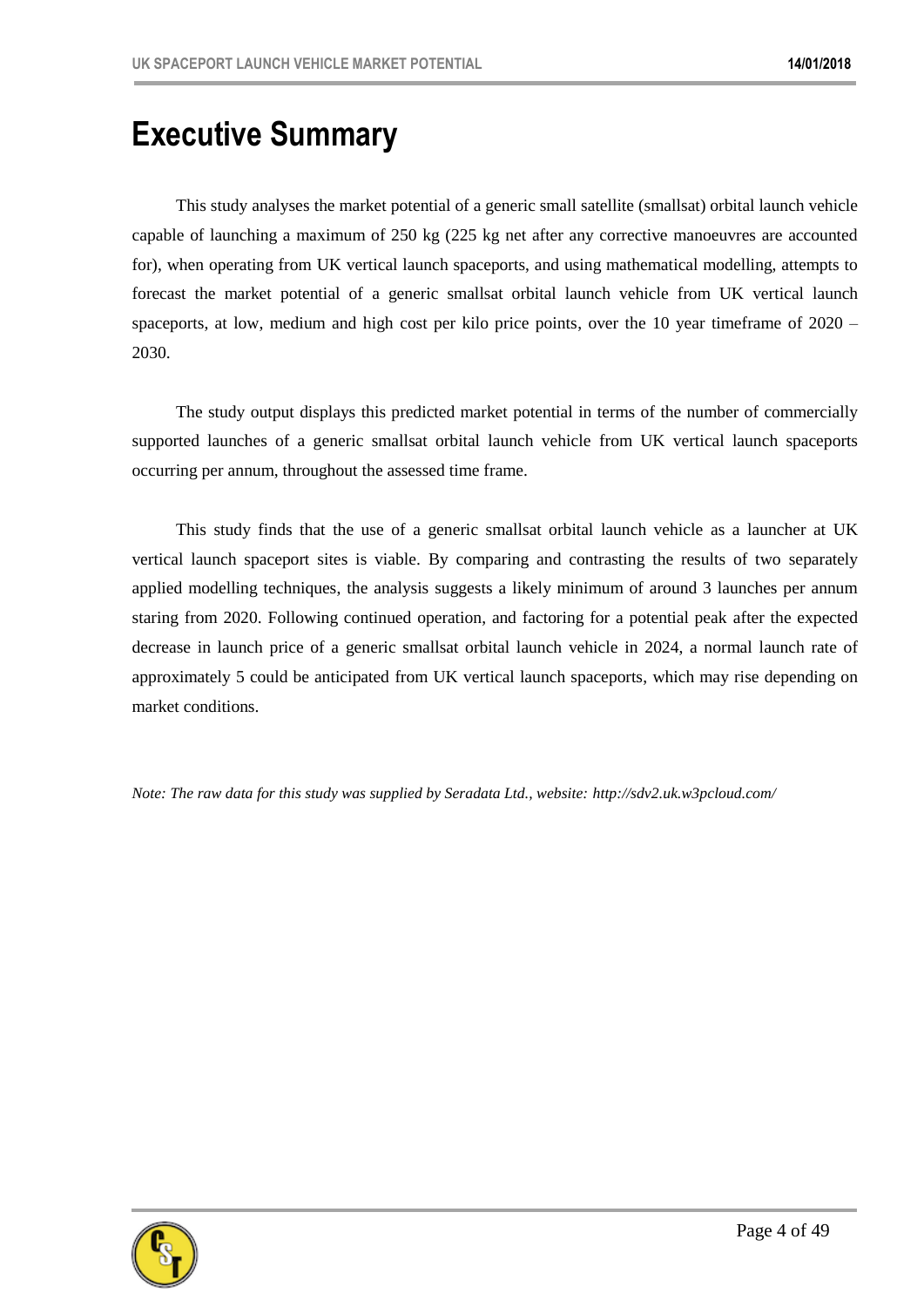### **6. References**

| <b>Certainty</b> | Range     | <b>Area of Possibility</b> | <b>Source</b>                              |
|------------------|-----------|----------------------------|--------------------------------------------|
| 100%             | 100%      | certain                    | Verifiable information, original source    |
| 93%              | 87-99%    | almost certain             | verifiable, credible source                |
| 74%              | 61-87%    | probable                   | unverifiable but credible source           |
| 50%              | 40-60%    | about even                 | credible, verifiable, anonymous source     |
| 30%              | 20-40%    | probably not               | credible, unverifiable, anonymous source   |
| 7%               | $2 - 12%$ | almost certainly not       | incredible, unverifiable, anonymous source |
| $0\%$            | $0\%$     | definitely not             | a liar or saboteur                         |

*Table 14 – Confidence assessment for references*

- 1. Seradata website: www.seradata.com [last accessed, June, 2017] (Information confidence assessment: 93%)
- 2. Government of India, Department of Space, Indian Space Research Organization, PSLV-C37 Successfully Launches 104 Satellites in a Single Flight, Feb 15, 2017, [http://www.isro.gov.in/update/15-feb-2017/pslv-c37-successfully-launches-104](http://www.isro.gov.in/update/15-feb-2017/pslv-c37-successfully-launches-104-satellites-single-flight) [satellites-single-flight](http://www.isro.gov.in/update/15-feb-2017/pslv-c37-successfully-launches-104-satellites-single-flight) [last accessed, June, 2017] (Information confidence assessment: 100%)
- 3. Jeff Foust, How big is the market for small launch vehicles? SpaceNews magazine, April 11, 2016, internet: [http://www.spacenewsmag.com/feature/how-big-is-the](http://www.spacenewsmag.com/feature/how-big-is-the-market-for-small-launch-vehicles/)[market-for-small-launch-vehicles/](http://www.spacenewsmag.com/feature/how-big-is-the-market-for-small-launch-vehicles/) [last accessed, June, 2017] (Information confidence assessment: 74%)
- 4. Gunter's space page, Flock-1, internet: http://space.skyrocket.de/doc\_sdat/flock-1.htm [last accessed, June, 2017] (Information confidence assessment: 93%)
- 5. Trond Abrahamsen, North Star The Flexible, Green and Safe Sounding Rocket and Satellite Launch Service, 23. January 2013, Internet: http://andoyaspace.no/?cat=44 [last accessed, June, 2017] (Information confidence assessment: 100%)

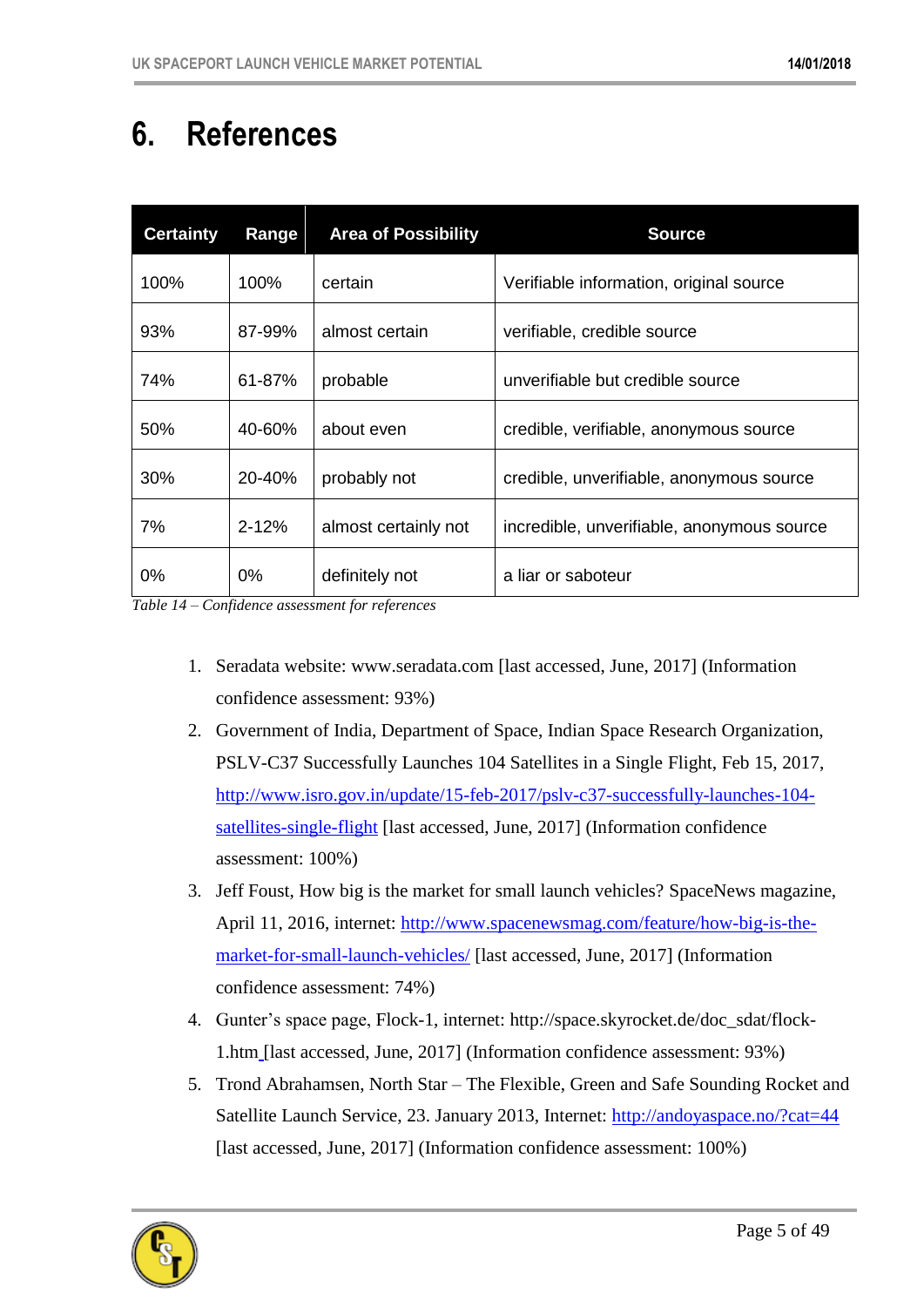- 6. ASC, Polar Satellite Launch Service, Internet: http://andoyaspace.no/?page\_id=2121 [last accessed, June, 2017] (Information confidence assessment: 100%)
- 7. Adam Keith, Maxime Puteaux, Sunil Manjunath, Badia Belkouchi, Prospects for the Small Satellite Market, internet: http://www.euroconsult-ec.com/shop/spaceindustry/82-smallsats.html [last accessed, June, 2017] (Information confidence assessment: 93%)
- 8. Small Satellite Conference, Esrange Space Center A Future Center of Excellence for CubeSats, Internet: http://digitalcommons.usu.edu/smallsat/2016/Poster4/9/ [last accessed, June, 2017] (Information confidence assessment: 74%)
- 9. Anna Rathsman, Anne Ytterskog, Rainbow the launch capability for small satellites from Esrange, Sweden, SSC-15-II-8 paper, Internet: http://digitalcommons.usu.edu/cgi/viewcontent.cgi?article=3177&context=smallsat [last accessed, June, 2017] (Information confidence assessment: 93%)
- 10. Encyclopedia Astronautica, VLM launcher, Internet: http://www.astronautix.com/v/vlm.html [last accessed, June, 2017] (Information confidence assessment: 93%)
- 11. Innovative Small Launcher, NLR Netherlands Aerospace Centre, Internet: http://reports.nlr.nl:8080/xmlui/bitstream/handle/10921/1035/TP-2015- 472.pdf?sequence=1 [last accessed, June, 2017] (Information confidence assessment: 74%)
- 12. ASC, North Star The Flexible, Green and Safe Sounding Rocket and Satellite Launch Service, Internet: http://andoyaspace.no/?p=1513 [last accessed, June, 2017] (Information confidence assessment: 100%)
- 13. Bjastien Haemmerli, Adrieii J. Boiron, Onno Verberne, The Norwegian Initiative for a Satellite Nano-launcher, SSC16-II-07 Internet: http://digitalcommons.usu.edu/cgi/viewcontent.cgi?article=3343&context=smallsat [last accessed, June, 2017] (Information confidence assessment: 74%)
- 14. "Rocket Lab Completes Major Technical Milestone Ahead of Test Launches". Rocket Lab. [last accessed, June, 2017] (Information confidence assessment: 100%)
- 15. PLD Website, www.pldspace.com, [last accessed, June, 2017] (Information confidence assessment: 100%)
- 16. GMV invests in PLD Space, GMV website, www.gmv.com, [last accessed, June, 2017] (Information confidence assessment: 100%)